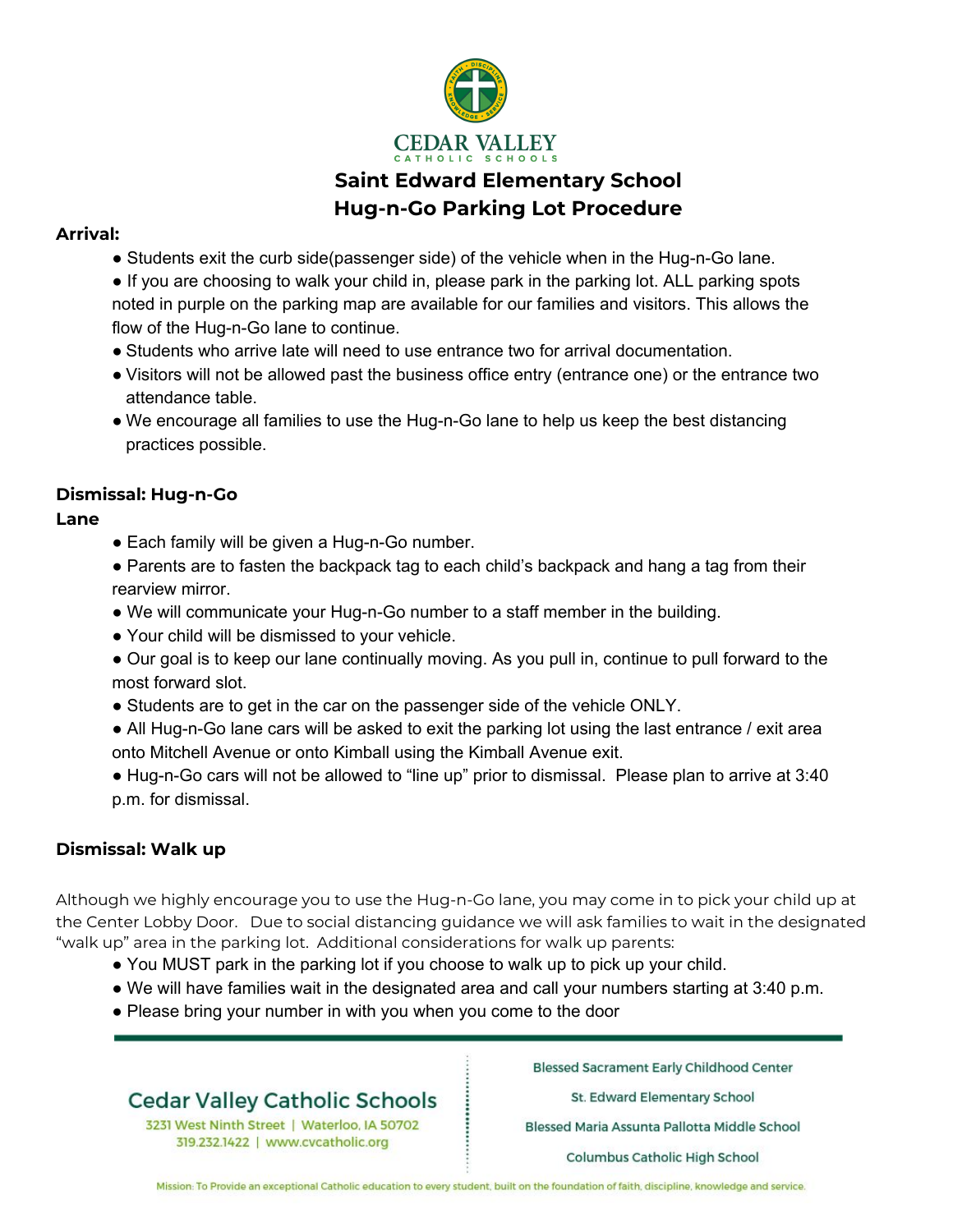

○ Parents without a number will be asked to go to the main office to sign out their student.

\*\*Please communicate all changes to dismissal plans with the office PRIOR to 3:00 pm

## **Preschool Families**

Please follow the guidelines below to ensure the safe drop off and pick up of your preschool student throughout the school year. Due to adjustments involving our return to learn planning limited access to the building will be granted to start the year. Please follow the arrival / dismissal routines to ensure the health and safety of our community.

### **Arrival: Blessed Sacrament Early Childhood Center Hug-n-Go**

- Cars should enter via the south Stephan Ave entrance.
- Cars should turn left towards the Sulentic Center and follow the "U" pattern of the parking lot to proceed to Preschool Entrance.
- Staff will help students out of their cars and escort them to the building.
- Parents will continue to the exit of the parking lot.
	- Daycare families may be in the parking lot so please proceed with caution.
- Staff will greet and help escort students to the classrooms.

## **Arrival: Blessed Sacrament Early Childhood Center Parent Walk-Up**

- Parents wishing to walk their child to the door should park in the parish parking lot.
- Parents may walk students to the preschool entrance where staff will greet your child and escort them into the building.
- Due to restricted access guidance parents will not be allowed to enter the facility with their child until further notice.
- For the health and safety of our community we ask all parents to maintain proper distancing and wear face coverings if they are walking their child to the preschool door entrance.

### **Dismissal: Blessed Sacrament Early Childhood Center Hug-n-Go**

- Cars should enter via the south Stephan Ave entrance.
- Cars should turn left towards the Sulentic Center and follow the "U" pattern of the parking lot to proceed to Preschool Entrance.
- Parents will use their car hanger to identify their student. A Blessed Sacrament staff member will call your number into the building for your child's dismissal.
- Students will be escorted to the cars by Blessed Sacrament staff.
- Families can exit the parking lot using the Exit driveway.

# **Cedar Valley Catholic Schools**

3231 West Ninth Street | Waterloo, IA 50702 319.232.1422 | www.cvcatholic.org

**Blessed Sacrament Early Childhood Center** 

St. Edward Elementary School

Blessed Maria Assunta Pallotta Middle School

Columbus Catholic High School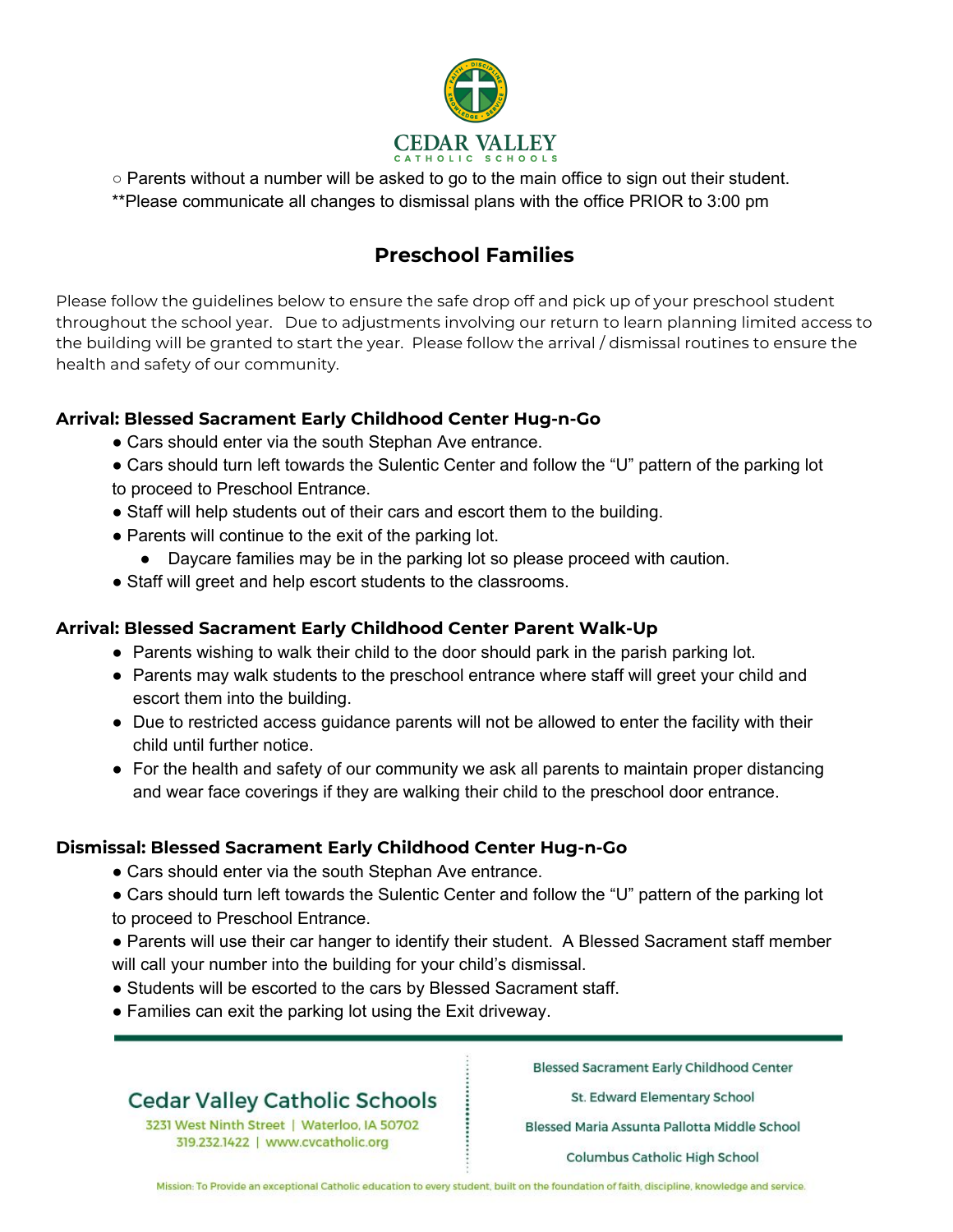

● Students going to daycare will be escorted directly to daycare from the preschool classroom.

#### **Dismissal: Blessed Sacrament Early Childhood Center Parent Walk Up**

- Parents wishing to walk their child to the door should park in the parish parking lot.
- Parents may walk to the preschool entrance where staff will greet you and ask for your student identification hanger.
- Staff will call for your student and will support you getting your child safely.
- Due to restricted access guidance parents will not be allowed to enter the facility with their child until further notice.
- For the health and safety of our community we ask all parents to maintain proper distancing and wear face coverings if they are walking their child to the preschool door entrance.

#### **Arrival / Dismissal Shuttle Transportation**

● Please see shuttle details on page 4

Please communicate all changes to dismissal plans with the office PRIOR to 3:00 pm

# **Cedar Valley Catholic Schools**

3231 West Ninth Street | Waterloo, IA 50702 319.232.1422 | www.cvcatholic.org

**Blessed Sacrament Early Childhood Center** 

St. Edward Elementary School

Blessed Maria Assunta Pallotta Middle School

Columbus Catholic High School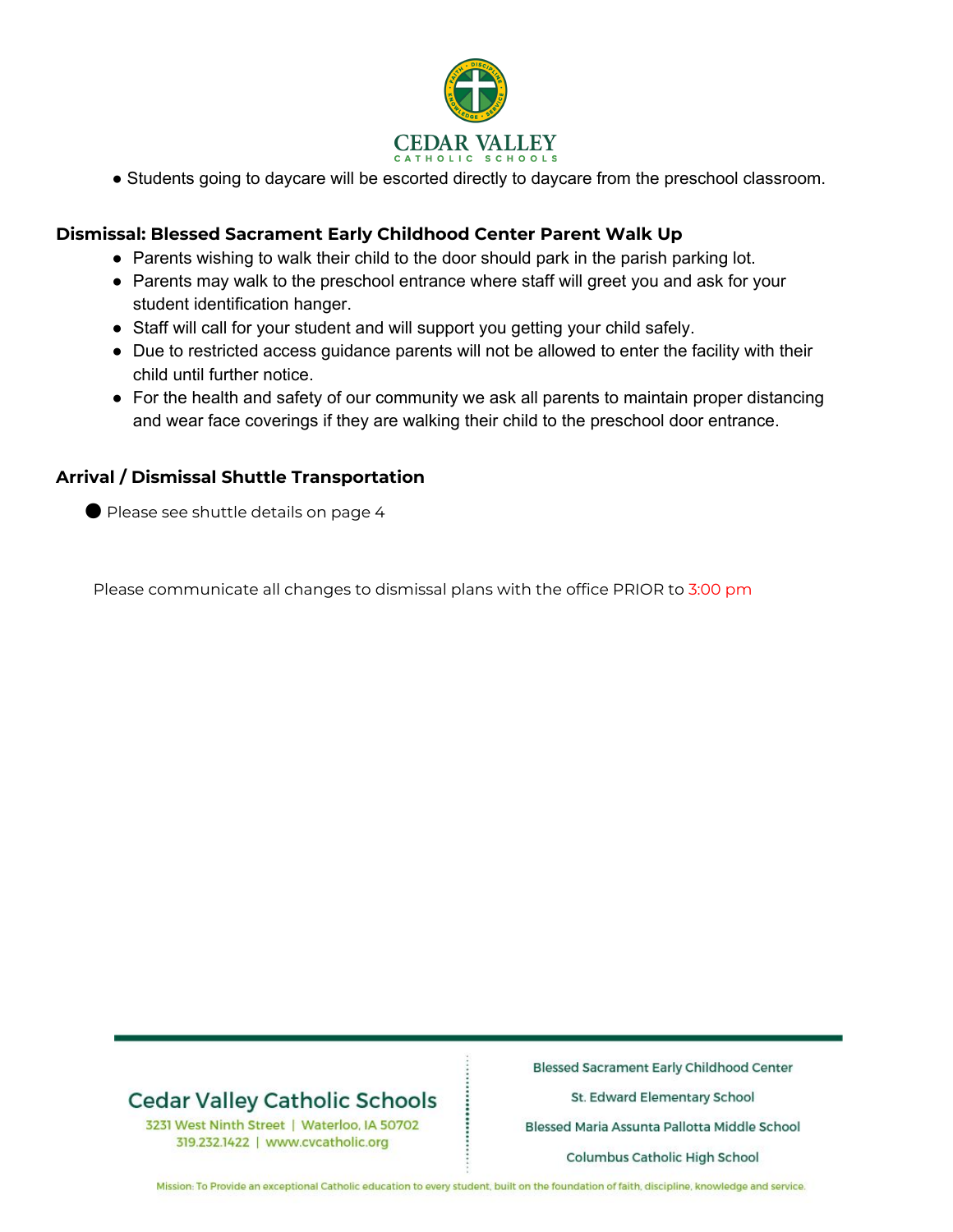

### **Daycare Families**

When dropping off or picking up your child from the Cedar Valley Catholic childcare facilities we ask you to observe the following procedures to ensure the safety of all students and families.

#### **Drop off: Saint Edward Campus**

- Cars should enter the Saint Edward Campus via the driveway next to school on Mitchell Ave.
- Cars should park in designated daycare parking spots near Entrance three doors.
- Students need to be accompanied by an adult and should walk at all times.
- Parents can sign their child in at daycare and exit the parking area onto Mitchell Ave. by following the "U" pattern of the driveway.
- Please be aware of traffic as this is a multi-use parking area for daycare, church and school traffic.

● Daycare drop off at Saint Edward allowed between 6:30 a.m. and 8:20 a.m. No daycare drop off will be allowed after 8:20 a.m. Parents will need to park in the school parking lot to drop off students after 8:20 a.m. or students can move directly to their before school line up locations.

#### **Pick up: Saint Edward Campus**

- Cars should enter the Saint Edward Campus via the driveway next to the school on Mitchell Ave.
- Cars should park in a designated daycare parking spots
- Parents will need to check their child out of daycare and accompany them to the car.
- Parents can sign their child in at daycare and exit the parking area onto Mitchell Ave. by following the "U" pattern of the driveway.

● Daycare pick up will begin @ 4:00 p.m. No cars will be permitted in the entryway until 4:00 p.m. due to school dismissal routines.

#### **Drop off: Blessed Sacrament Early Childhood Center**

- Cars should enter via the south Stephan Ave entrance.
- Cars should park in a parking spot directly outside of the daycare facility.
- Students need to be accompanied by an adult and should walk at all times.
- Adults walk their student(s) to the center entrance and await staff support.
- Adults should exit the parking area via the north Stephan Ave exit.
- Please be aware of traffic as this is a multi-use parking area for daycare and church traffic.

#### **Pick up: Blessed Sacrament Early Childhood Center**

- Cars should enter via the south Stephan Ave entrance.
- Cars should park in a parking spot outside of the school facility.
- Students need to be picked up by an adult inside of the center and should walk at all times.
- Adults should exit the parking area via the 1st Stephan Ave exit.

# **Cedar Valley Catholic Schools**

3231 West Ninth Street | Waterloo, IA 50702 319.232.1422 | www.cvcatholic.org

**Blessed Sacrament Early Childhood Center** 

St. Edward Elementary School

Blessed Maria Assunta Pallotta Middle School

Columbus Catholic High School